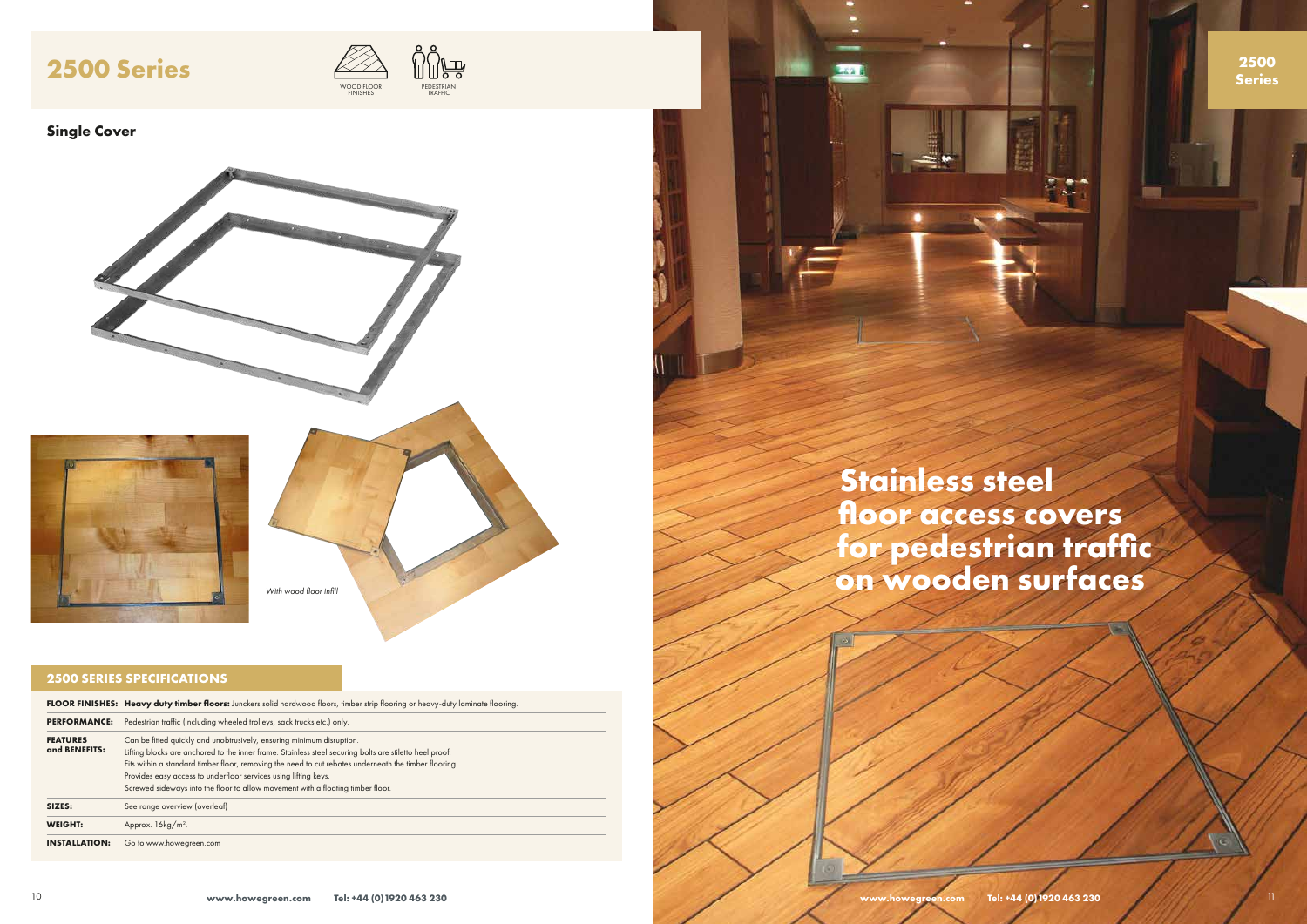

|                                                                                                        | <b>LOADING</b>                                                            | <b>COVER TYPE</b> | <b>DEPTH</b>                       |                                                 | <b>CLEAR INTERNAL OPENING</b> |                                               | <b>OVERALL FRAME SIZE</b> |                                | <b>FIRE RATED</b>        |
|--------------------------------------------------------------------------------------------------------|---------------------------------------------------------------------------|-------------------|------------------------------------|-------------------------------------------------|-------------------------------|-----------------------------------------------|---------------------------|--------------------------------|--------------------------|
| <b>HARD SURFACES</b>                                                                                   | Bespoke loading available for<br>most hatches. Contact office             |                   | Overall                            | <b>Max. Flooring</b>                            | Minimum                       | Maximum                                       | Minimum                   | <b>Maximum</b>                 | <b>BS476 Part 20:</b>    |
| Solid Hardwood, Timber Strip and Heavy Duty Laminates                                                  | for details.                                                              |                   | <b>Frame Depth</b><br>$\mathbf{A}$ | <b>Thickness</b><br>$\vert\vert\mathbf{B}\vert$ | <b>Dimensions</b>             | <b>Dimensions</b><br>$\mathbf{C}$             | <b>Dimensions</b>         | <b>Dimensions</b><br>$\vert$ D | 1987                     |
| 2500 Series - Stainless Steel                                                                          | Light - Pedestrian                                                        | Single            | 25mm                               | 22mm                                            | 100mm                         | Contact office                                | 220mm                     | Contact office                 | $\sim$                   |
| Ceramic Tiles, Marble, Terrazzo, Concrete, Resin,<br><b>Parquet Floors</b>                             |                                                                           |                   |                                    |                                                 |                               |                                               |                           |                                |                          |
| 5000 Series - Aluminium                                                                                | Light - Pedestrian                                                        | Single            | 50mm                               | 18mm                                            | 100mm                         | 750mm                                         | 220mm                     | 870mm                          | 1 hour                   |
|                                                                                                        |                                                                           | Duct              | 50mm                               | 18mm                                            | 100mm span                    | 600mm span                                    | 220mm                     | 720mm span                     | $\overline{\phantom{a}}$ |
|                                                                                                        |                                                                           | Multipart         | 50mm                               | 18mm                                            | As required                   | As required, any length                       | As required               | As required, any length        | $\sim$                   |
| <b>5000 Series</b> - Stainless Steel                                                                   | Light - Pedestrian                                                        | Single            | 50 <sub>mm</sub>                   | 15 <sub>mm</sub>                                | 100mm                         | 750mm                                         | 230mm                     | 880mm                          | 1 hour                   |
|                                                                                                        |                                                                           | Duct              | 50mm                               | 15mm                                            | 100mm span                    | 600mm span                                    | 230mm                     | 730mm span                     | $\sim$                   |
|                                                                                                        |                                                                           | Multipart         | 50 <sub>mm</sub>                   | 15mm                                            | As required                   | As required, any length                       | As required               | As required, any length        | $\sim$                   |
| 7500 Series - Aluminium                                                                                | Medium - Cars up to 5 Tonnes                                              | Single            | 75mm                               | 32mm                                            | 100mm                         | 900mm                                         | 220mm                     | 1020mm                         | 3 hours                  |
|                                                                                                        |                                                                           | Duct              | 75mm                               | 32mm                                            | 100mm span                    | 900mm span                                    | 220mm                     | 1020mm span                    | 2 hours                  |
|                                                                                                        |                                                                           | Multipart         | 75 <sub>mm</sub>                   | 32 <sub>mm</sub>                                | As required                   | As required, any length                       | As required               | As required, any length        | 2 hours                  |
| <b>7500 Series - Stainless Steel</b>                                                                   | Medium - Cars up to 5 Tonnes                                              | Single            | 75 <sub>mm</sub>                   | 40mm                                            | 100mm                         | 900mm                                         | 230mm                     | 1030mm                         | 3 hours                  |
|                                                                                                        |                                                                           | Duct              | 75 <sub>mm</sub>                   | 40mm                                            | 100mm span                    | 900mm span                                    | 230mm                     | 1030mm span                    | 2 hours                  |
|                                                                                                        |                                                                           | Multipart         | 75 <sub>mm</sub>                   | 40 <sub>mm</sub>                                | As required                   | As required, any length                       | As required               | As required, any length        | 2 hours                  |
| <b>TER Series</b> - Aluminium (hinged)                                                                 | Light - Pedestrian                                                        | Single            | 89mm                               | 25 <sub>mm</sub>                                | 610mm                         | 1065mm                                        | 814mm                     | 1269mm                         | $\sim$                   |
|                                                                                                        |                                                                           | Double            | 89mm                               | 25mm                                            | 1220mm                        | 1830mm                                        | 1424mm                    | 2034mm                         | $\sim$                   |
| FR Series - Aluminium (hinged)                                                                         | Light - Pedestrian                                                        | Single            | 89mm                               | N/A                                             | 597mm                         | 1168mm                                        | 962mm                     | 1422mm                         | 2 hours                  |
| HSE 75 Series - Aluminium (hinged)                                                                     | Medium - up to 5 Tonnes                                                   | Single            | 75mm                               | 32 <sub>mm</sub>                                | 550mm*                        | $1000mm*$                                     | 683mm                     | 1133mm                         | 3 hours                  |
|                                                                                                        |                                                                           | Duct              | 75mm                               | 32mm                                            | 550mm* span                   | 1000mm* span                                  | 683mm span                | 1133mm span                    | 2 hours                  |
|                                                                                                        |                                                                           | Multipart         | 75mm                               | 32mm                                            | Contact office                | Contact office                                | Contact office            | Contact office                 | 2 hours                  |
| HSE 75 Series - Stainless Steel (hinged)                                                               | Medium - up to 5 Tonnes                                                   | Single            | 75 <sub>mm</sub>                   | 40 <sub>mm</sub>                                | $550$ mm $*$                  | $1000mm*$                                     | 697mm                     | $1147$ mm                      | 3 hours                  |
|                                                                                                        |                                                                           | Duct              | 75mm                               | 40 <sub>mm</sub>                                | 550mm* span                   | 1000mm* span                                  | 697mm span                | 1147mm span                    | 2 hours                  |
|                                                                                                        |                                                                           | Multipart         | 75 <sub>mm</sub>                   | 40mm                                            | Contact office                | Contact office                                | Contact office            | Contact office                 | 2 hours                  |
| All types of hard surfaces including External Grade<br><b>Paving Slabs (i.e. Granite and Concrete)</b> |                                                                           |                   |                                    |                                                 |                               | * Size does not include hardware obstructions |                           |                                |                          |
| <b>1050 Series - Stainless Steel</b>                                                                   | Heavy - up to 6.5 Tonnes                                                  | Single            | 105mm                              | 70mm                                            | 100mm                         | 900mm                                         | 230mm                     | 1030mm                         | 3 hours                  |
|                                                                                                        |                                                                           | Duct              | 105mm                              | 70mm                                            | 100mm span                    | 900mm span                                    | 230mm                     | 1030mm span                    | 2 hours                  |
|                                                                                                        |                                                                           | Multipart         | 105mm                              | 70mm                                            | As required                   | As required, any length                       | As required               | As required, any length        | 2 hours                  |
| <b>Tree Pit Covers</b>                                                                                 |                                                                           |                   |                                    |                                                 |                               |                                               |                           |                                |                          |
| 5000 Series - Aluminium                                                                                | Light - Pedestrian                                                        | Tree Pit          | 50mm                               | 20mm                                            | 100mm                         | 750mm                                         | 230mm                     | 870mm                          |                          |
| - Stainess Steel                                                                                       |                                                                           |                   | 50mm                               | 22mm                                            | 100mm                         | 750mm                                         | 230mm                     | 880mm                          | $\sim$                   |
| 7500 Series - Aluminium                                                                                | Medium - Cars up to 5 Tonnes                                              | Tree Pit          | $75$ mm                            | 32mm                                            | 100mm                         | 900mm                                         | 230mm                     | 1020mm                         | $\sim$                   |
| - Stainess Steel                                                                                       |                                                                           |                   | $75$ mm                            | 40 <sub>mm</sub>                                | 100mm                         | 900mm                                         | 230mm                     | 1030mm                         | $\sim$                   |
| <b>1050 Series - Stainless Steel</b>                                                                   | Heavy - up to 6.5 Tonnes                                                  | Tree Pit          | 105mm                              | 70mm                                            | 100mm                         | 900mm                                         | 230mm                     | 1030mm                         | $\sim$                   |
|                                                                                                        |                                                                           |                   |                                    |                                                 |                               |                                               |                           |                                |                          |
| <b>FLEXIBLE SURFACES</b>                                                                               | For all types of flexible flooring, Vinyl, Linoleum, Rubber, some Carpets |                   |                                    |                                                 |                               |                                               |                           |                                |                          |
| Visedge <sup>®</sup> Series - Aluminium                                                                | Light - Pedestrian                                                        | Single            | 50 <sub>mm</sub>                   | $2-4mm$                                         | 150mm                         | 1000-1200mm                                   | 237mm                     | 1137-1337mm                    |                          |
|                                                                                                        |                                                                           | Duct              | 50mm                               | $2-4mm$                                         | 150mm span                    | 1000mm span                                   | 237mm span any length     | 1137mm span any length         | $\overline{\phantom{a}}$ |
|                                                                                                        |                                                                           | Multipart         | 50mm                               | $2-4mm$                                         | As required                   | As required                                   | As required               | As required                    | $\overline{\phantom{a}}$ |

# **Product Overview**

All access covers are made to measure to the minimum and maximum dimensions, in either direction, given below.

Some covers are available in stock sizes for more urgent deliveries. Contact office for details.

## **FLOOR ACCESS COVERS requiring infill**